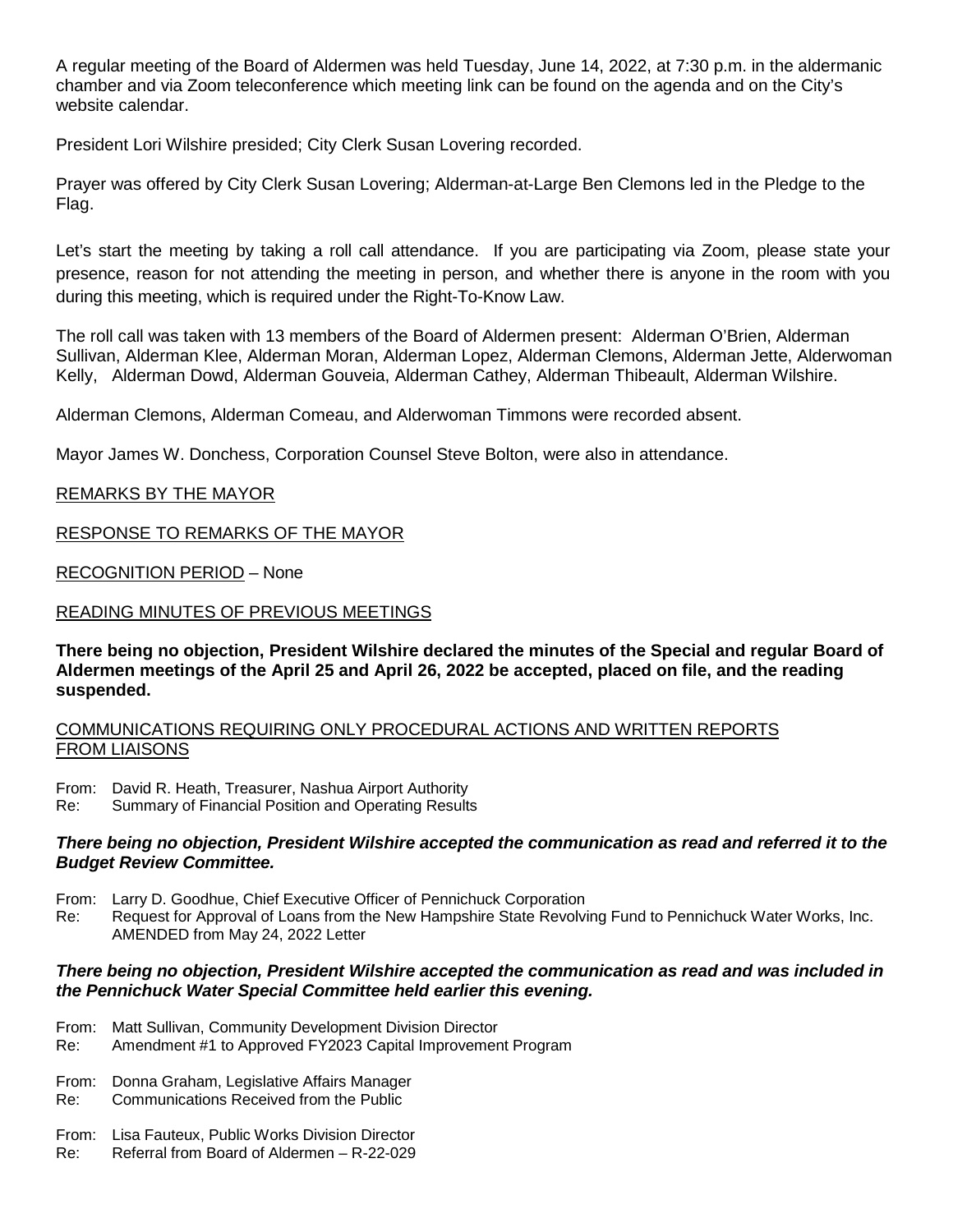### *There being no objection, President Wilshire accepted the communications and placed them on file.*

- From: Tim Cummings, Economic Development Director
- Re: Follow Up Memo/Communication on Keefe Auditorium Relative to Elm Street Middle School Feasibility Study

### *There being no objection, President Wilshire accepted the communication as read and referred it to the Committee on Infrastructure.*

- From: Tim Cummings, Economic Development Director
- Re: Communication Approval & Place on File A Contract for Professional Engineering Services related to the Nashua Downtown Riverfront Implementation Project with H.L. Turner Group
- From: Tim Cummings, Economic Development Director
- Re: Communication Approval & Place on File a Contract Amendment for Professional Engineering Services related to the Nashua Downtown Riverfront Implementation Project VHB, Inc. for Water Street Design Services

### *There being no objection, President Wilshire accepted the communications as read and referred them to the Finance Committee.*

### PERIOD FOR PUBLIC COMMENT RELATIVE TO ITEMS EXPECTED TO BE ACTED UPON THIS EVENING

### COMMUNICATIONS REQUIRING FINAL APPROVAL

From: Mayor Jim Donchess

Re: Multi-Year Contract Award - Single Stream Recycling

**MOTION BY ALDERMAN GOUVEIA TO APPROVE, PLACE ON FILE, AND AWARD A THREE YEAR CONTRACT FOR THE TRANSPORTATION AND PROCESSING OF THE CITY OF NASHUA'S SINGLE STREAM RECYCLABLES AT AN ANNUAL COST OF \$400,000, AND FOR A TOTAL AMOUNT NOT TO EXCEED \$1,200,000 FOR THE THREE YEARS, TO CASELLA RECYCLING, LLC, OF CHARLESTOWN, MA, PENDING APPROVAL OF THE FY23 OPERATING BUDGET AND SUBJECT TO ANNUAL BUDGET APPROVALS. THE TERM OF THIS CONTRACT WILL BE FROM JULY 1, 2022 THROUGH JUNE 30, 2025. FUNDING WILL BE THROUGH: DEPARTMENT: 168 SOLID WASTE; FUND: SOLID WASTE; ACCOUNT CLASSIFICATION: 55 OTHER CONTRACTED SERVICES MOTION CARRIED**

From: Tim Cummings, Economic Development Director<br>Re: ARPA Funding Framework **ARPA Funding Framework** 

This was tabled at Human Affairs Committee meeting on June 13, 2022.

PETITIONS - None

NOMINATIONS, APPOINTMENTS AND ELECTIONS

Appointments by the Mayor

Cultural Connections Committee

Nonyem Egbuonu (re-appointment) Term to Expire: April 30, 2025 c/o Interfaith Council P.O. Box 209 Nashua, NH 03061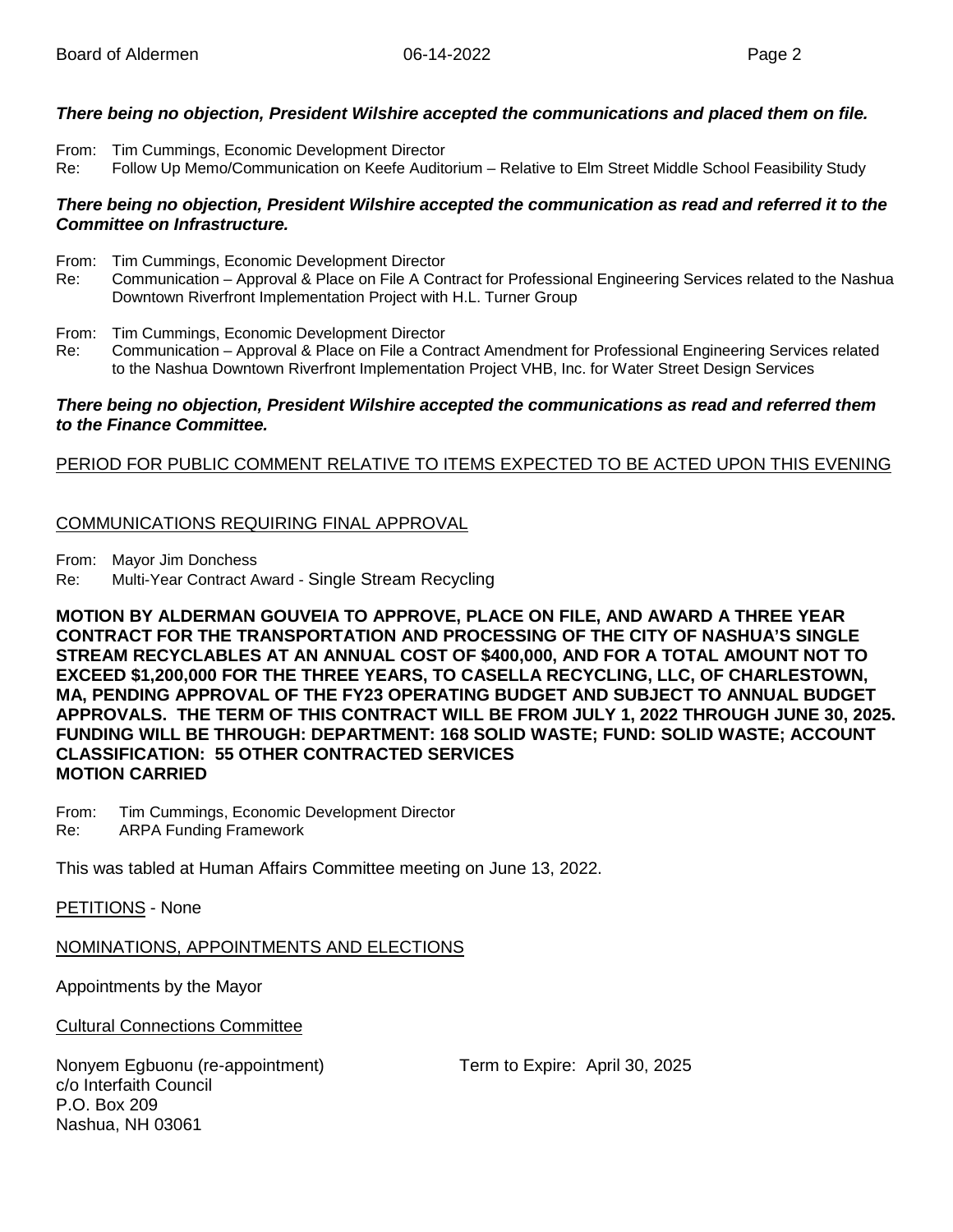*There being no objection, President Wilshire accepted the nomination and referred him to the Personnel/Administrative Affairs Committee.*

Joint Convention with The Edgewood Cemetery Board of Trustees

### *There being no objection, President Lori Wilshire declared that the Board of Aldermen meet in joint convention with The Edgewood Cemetery Board of Trustees for the purpose of re-electing Trustees Robert McIntosh and Douglas Gagne and called for a nominations.*

Trustee Maffee nominated Robert McIntosh and Douglas Gagne for a five-year term both to expire on March 31, 2027.

A viva voce roll call was taken on the re-appointments of Robert McIntosh and Douglas Gagne which resulted as follows:

| Yea: | Trustee Andrade, Trustee Hollis, Trustee Lozeau, Trustee Maffee,<br>Trustee McIntosh, Mayor Donchess                                                                                                                                            | 6                 |
|------|-------------------------------------------------------------------------------------------------------------------------------------------------------------------------------------------------------------------------------------------------|-------------------|
|      | Alderman O'Brien, Alderman Sullivan, Alderman Klee, Alderman Moran,<br>Alderman Lopez, Alderman Jette, Alderman Clemons, Alderwoman Kelly,<br>Alderman Dowd, Alderman Gouveia, Alderman Cathey, Alderman Thibeault,<br><b>Alderman Wilshire</b> | 13                |
| Nay: |                                                                                                                                                                                                                                                 | $\mathbf{\Omega}$ |

### **MOTION CARRIED**

President Wilshire declared Robert McIntosh and Douglas Gagne duly re-appointed to The Edgewood Cemetery Board of Trustees with terms to expire March 31, 2027.

Oath of Office administered by Corporation Counsel to Robert McIntosh.

### *There being no objection, President Wilshire declared that the Joint Convention now arise.*

### REPORTS OF COMMITTEE

Human Affairs Committee……………………………………………………… 04/18/2022, 05/02/2022, 05/09/2022

There being no objection, President Wilshire declared the reports of the April 18, May 2, and May 9, 2022 regular and Special Human Affairs Committee be accepted and placed on file.

Planning & Economic Development Committee……………………………………………………………04/19/2022

There being no objection, President Wilshire declared the report of the April 19, 2022 Planning & Economic Development Committee be accepted and placed on file.

Finance Committee…………………………………………………………………………………………04/20/2022

There being no objection, President Wilshire declared the report of the April 20, 2022 Finance Committee be accepted and placed on file.

Budget Review Committee……………………………………………………………………..04/25/2022, 05/05/2022

There being no objection, President Wilshire declared the reports of the April 25, and May 5, 2022 Budget Review Committee be accepted and placed on file.

Committee on Infrastructure……………………………………………………………………………….. 04/27/2022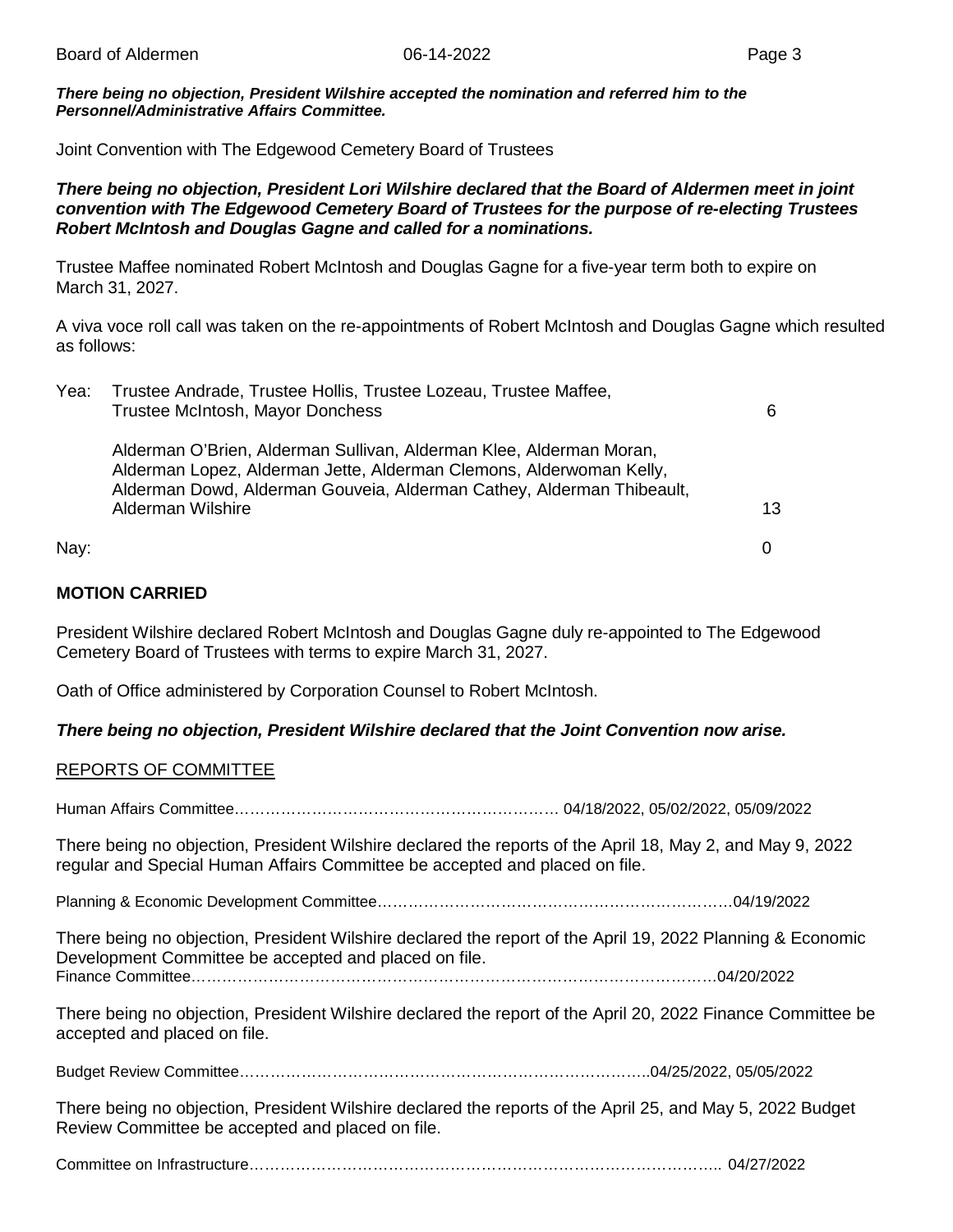There being no objection, President Wilshire declared the report of the April 27, 2022 Committee on Infrastructure be accepted and placed on file.

### **There being no objection, President Wilshire suspended the rules to allow for the oral report of the Human Affairs Committee meeting held last night regarding proposed Resolutions R-22-025 and R-22-037 and the communication from Director Cummings on ARPA funding.**

Alderman Lopez gave an oral report of the Human Affairs Committee meeting of June 13, 2022 with respect to Resolutions R-22-025, R-22-037 and the ARPA funding.

### **There being no objection, President Wilshire suspended the rules to allow for the oral report of the Pennichuck Water Special Committee meeting held prior to tonight's Board of Aldermen meeting regarding proposed Resolutions R-22-036 and R-22-039.**

Alderman Klee gave an oral report of the Pennichuck Water Special Committee meeting of June 14, 2022 with respect to Resolutions R-22-036 and R-22-39.

### CONFIRMATION OF MAYOR'S APPOINTMENTS

### Board of Registrars

### *There being no objection, President Wilshire confirmed the new appointment of William Grady, 14 Tinker Road, Nashua, to the Board of Registrars for a term to expire May 1, 2025*.

Oath of Office administered by Corporation Counsel.

### Conservation Commission

*There being no objection, President Wilshire confirmed the new alternate appointment of Richard Widhu, 23 Syracuse Road, Nashua, to the Conservation Commission for a term to expire May 1, 2025*.

Oath of Office administered by Corporation Counsel.

### Cultural Connections Committee

*There being no objection, President Wilshire confirmed the following reappointment and new appointment to the Cultural Connections Committee: Deepa Mangalat, 18 Wild Rose Drive, Nashua, for a term to expire February 28, 2025; and Claudia Decker, 59 Robinson Road, Hudson, for a term to expire May 24, 2025.*

Oath of Office will be administered at a later date.

#### Nashua Arts Commission

*There being no objection, President Wilshire confirmed the following new appointments to the Nashua Arts Commission: Joseph Olefirowicz, 35 Newbury Street, Nashua; Deanna Hoying, 361 Whitford Street, Manchester; and Lauren Spira-Savett, 39 Coburn Avenue, Nashua, all with terms to expire May 31, 2025.* 

Oath of Office administered by Corporation Counsel

### UNFINISHED BUSINESS – RESOLUTIONS

#### **R-22-025, Amended**

Endorsers: Mayor Jim Donchess Alderman-at-Large Michael B. O'Brien, Sr. Alderman Patricia Klee Alderman-at-Large Melbourne Moran, Jr. Alderman Thomas Lopez Alderman Richard A. Dowd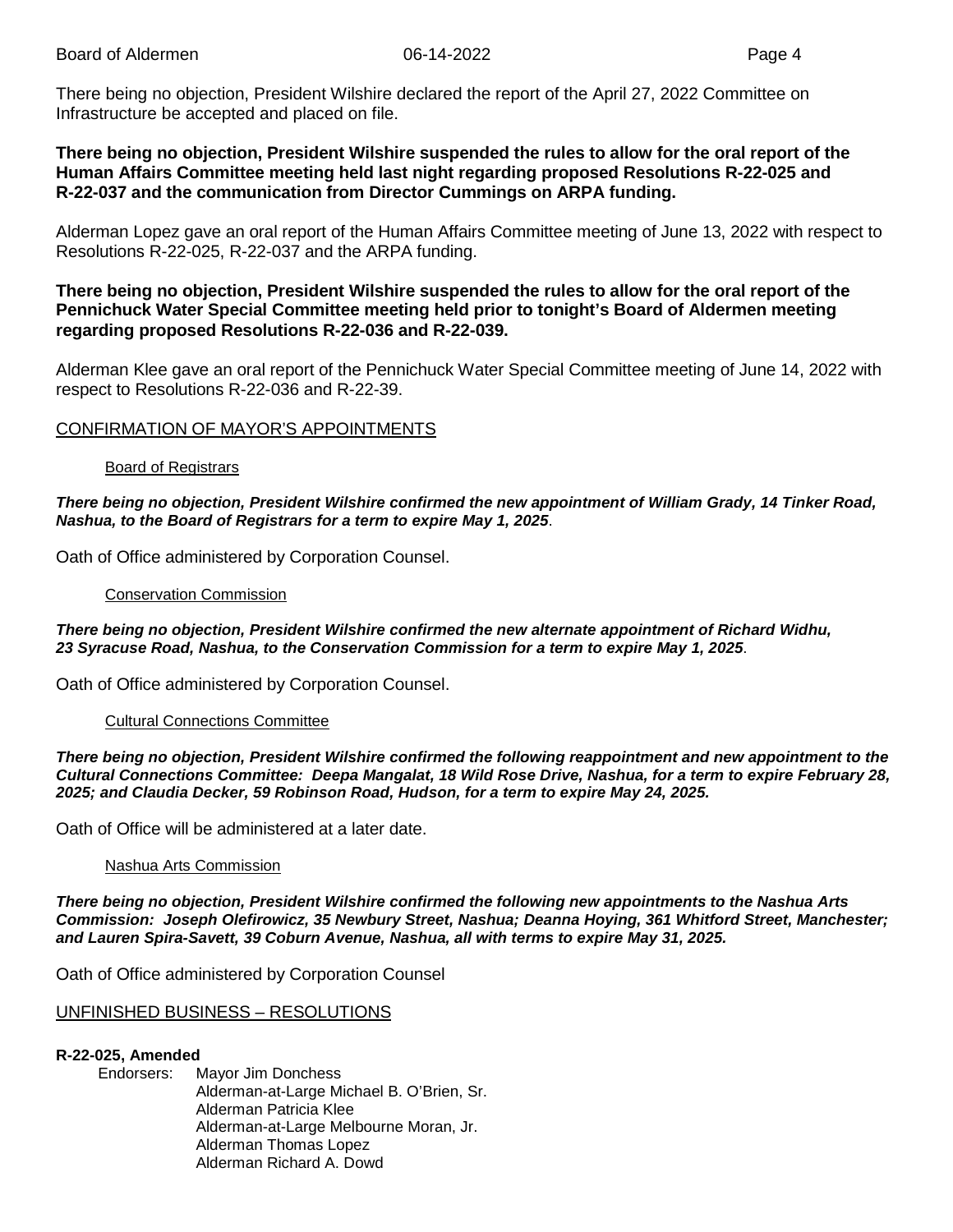#### Alderman Derek Thibeault Alderwoman-at-Large Gloria Timmons **AUTHORIZING THE MAYOR TO APPLY FOR AND EXPEND THE COMMUNITY DEVELOPMENT BLOCK GRANT ("CDBG") AND HOME INVESTMENT PARTNERSHIP PROGRAM FUNDS FOR FISCAL YEAR 2023** Given its third reading;

**MOTION BY ALDERMAN LOPEZ TO AMEND R-22-025 BY REPLACING IT WITH THE GOLDEN ROD COPY OF AMENDMENTS MADE AT THE HUMAN AFFAIRS COMMITTEE ON JUNE 13, 2022 MOTION CARRIED**

### **MOTION BY ALDERMAN LOPEZ FOR FINAL PASSAGE OF R-22-025 AS AMENDED MOTION CARRIED**

Resolution R-22-025 declared duly adopted as amended.

### **R-22-027**

Endorsers: Mayor Jim Donchess Alderman-at-Large Michael B. O'Brien, Sr. Alderman Patricia Klee Alderman Alex Comeau Alderman Richard A. Dowd Alderman Derek Thibeault Alderman-at-Large Lori Wilshire

### **AUTHORIZING THE MAYOR AND CITY TREASURER TO ISSUE BONDS NOT TO EXCEED THE AMOUNT OF THREE MILLION SEVEN HUNDRED THOUSAND DOLLARS (\$3,700,000) FOR THE REPLACEMENT AND UPGRADE OF RADIO COMMUNICATIONS EQUIPMENT**

Given its second reading;

### **MOTION BY ALDERMAN CATHEY FOR FINAL PASSAGE OF R-22-027 MOTION CARRIED**

Resolution R-22-027 declared duly adopted.

#### **R-22-029**

Endorsers: Mayor Jim Donchess Alderman-at-Large Michael B. O'Brien, Sr. Alderman Patricia Klee Alderman-at-Large Melbourne Moran, Jr. Alderman Alex Comeau Alderman Richard A. Dowd Alderman Derek Thibeault

**AUTHORIZING THE MAYOR AND CITY TREASURER TO BORROW AN AMOUNT NOT TO EXCEED SIX MILLION NINE HUNDRED THOUSAND DOLLARS (\$6,900,000) THROUGH THE ISSUANCE OF BONDS AND/OR A LOAN THROUGH THE NEW HAMPSHIRE DEPARTMENT OF ENVIRONMENTAL SERVICES STATE REVOLVING LOAN FUND FOR THE WASTEWATER TREATMENT PLANT DRY WELL VALVE REPLACEMENT PROJECT** Given its second reading;

### **MOTION BY ALDERMAN JETTE FOR FINAL PASSAGE OF R-22-029 MOTION CARRIED**

Resolution R-22-029 declared duly adopted.

#### **R-22-030**

Endorsers: Mayor Jim Donchess Alderman Richard A. Dowd Alderman Derek Thibeault Alderman-at-Large Michael B. O'Brien, Sr.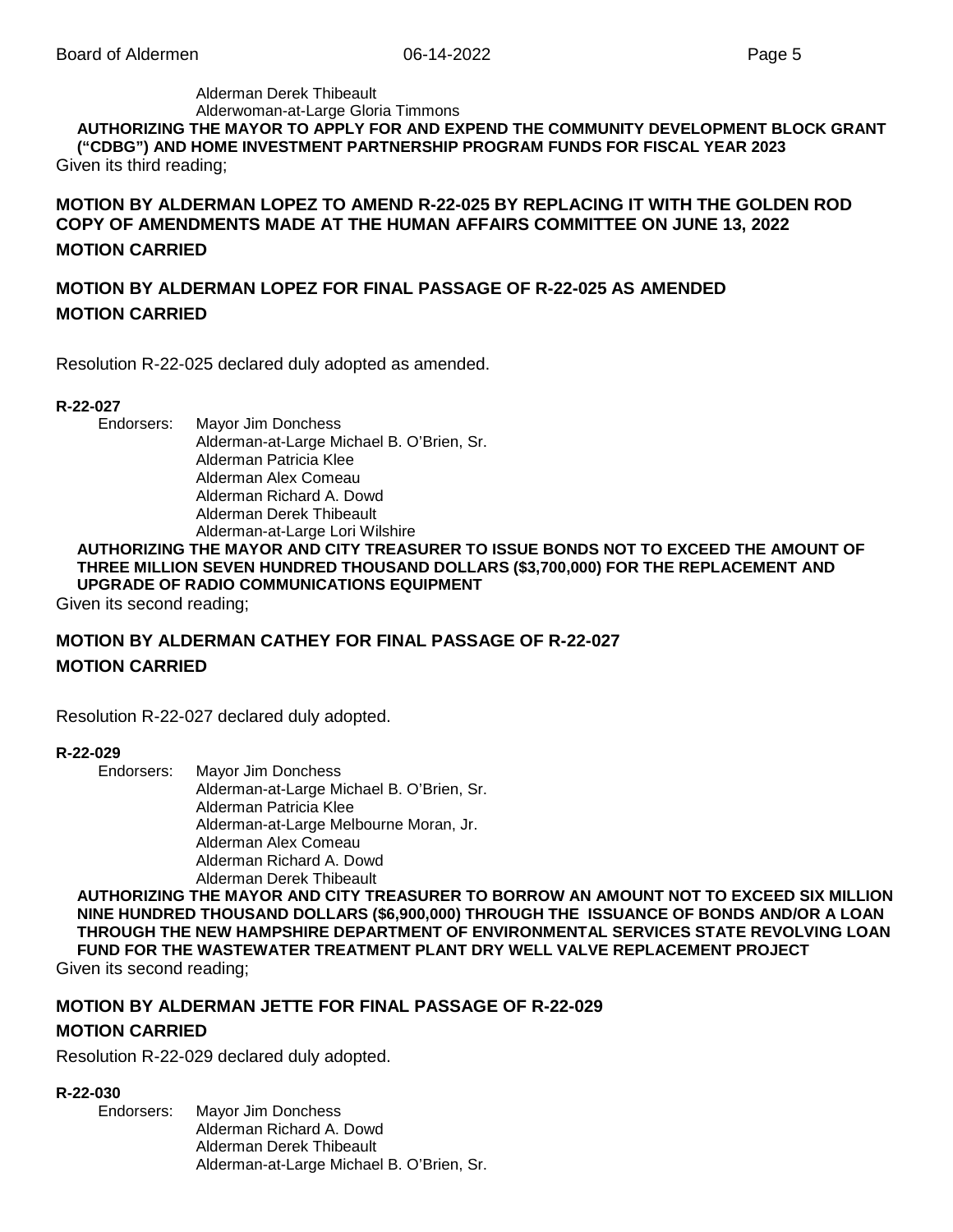Alderman Patricia Klee Alderman-at-Large Melbourne Moran, Jr. Alderman Thomas Lopez Alderman Alex Comeau Alderman Tyler Gouveia Alderman John Cathey Alderman-at-Large Lori Wilshire

### **RELATIVE TO THE TRANSFER OF \$25,000 FROM DEPARTMENT 194 "CONTINGENCY", ACCOUNT 70100 "GENERAL CONTINGENCY" TO DEPARTMENT 109 "CIVIC & COMMUNITY ACTIVITIES", ACCOUNTING CLASSIFICATION 56 "OUTSIDE AGENCIES" FOR THE PURPOSE OF PROVIDING FUNDING TO THE NASHUA ASSOCIATION FOR THE ELDERLY**

Given its second reading;

### **MOTION BY ALDERWOMAN KELLY FOR FINAL PASSAGE OF R-22-030 MOTION CARRIED**

Resolution R-22-030 declared duly adopted.

### **R-22-031**

Endorsers: Mayor Jim Donchess Alderman-at-Large Michael B. O'Brien, Sr. Alderman John Sullivan Alderman Patricia Klee Alderman Thomas Lopez Alderman Richard A. Dowd Alderman John Cathey Alderman Derek Thibeault Alderman-at-Large Lori Wilshire

### **AUTHORIZING THE CITY OF NASHUA TO ENTER INTO CONTRACTS WITH THE SOUHEGAN VALLEY TRANSPORTATION COLLABORATIVE, NASHUA COMMUNITY COLLEGE, RIVIER UNIVERSITY, TOWN OF HUDSON AND TOWN OF MERRIMACK FOR TRANSIT SERVICES**

Given its second reading;

### **MOTION BY ALDERMAN SULLIVAN FOR FINAL PASSAGE OF R-22-031 MOTION CARRIED**

Resolution R-22-031 declared duly adopted.

# **R-22-036**

Alderman Patricia Klee Alderman-at-Large Michael B. O'Brien, Sr. Alderman Richard A. Dowd Alderman-at-Large Melbourne Moran, Jr. Alderman Derek Thibeault Alderman-at-Large Lori Wilshire

**AUTHORIZING PENNICHUCK CORPORATION TO RENEW AND EXTEND ITS LINE OF CREDIT WITH TD BANK, N.A.**

Given its second reading;

### **MOTION BY ALDERMAN KLEE FOR FINAL PASSAGE OF R-22-036 MOTION CARRIED**

Resolution R-22-036 declared duly adopted.

### **R-22-037**

Endorsers: Mayor Jim Donchess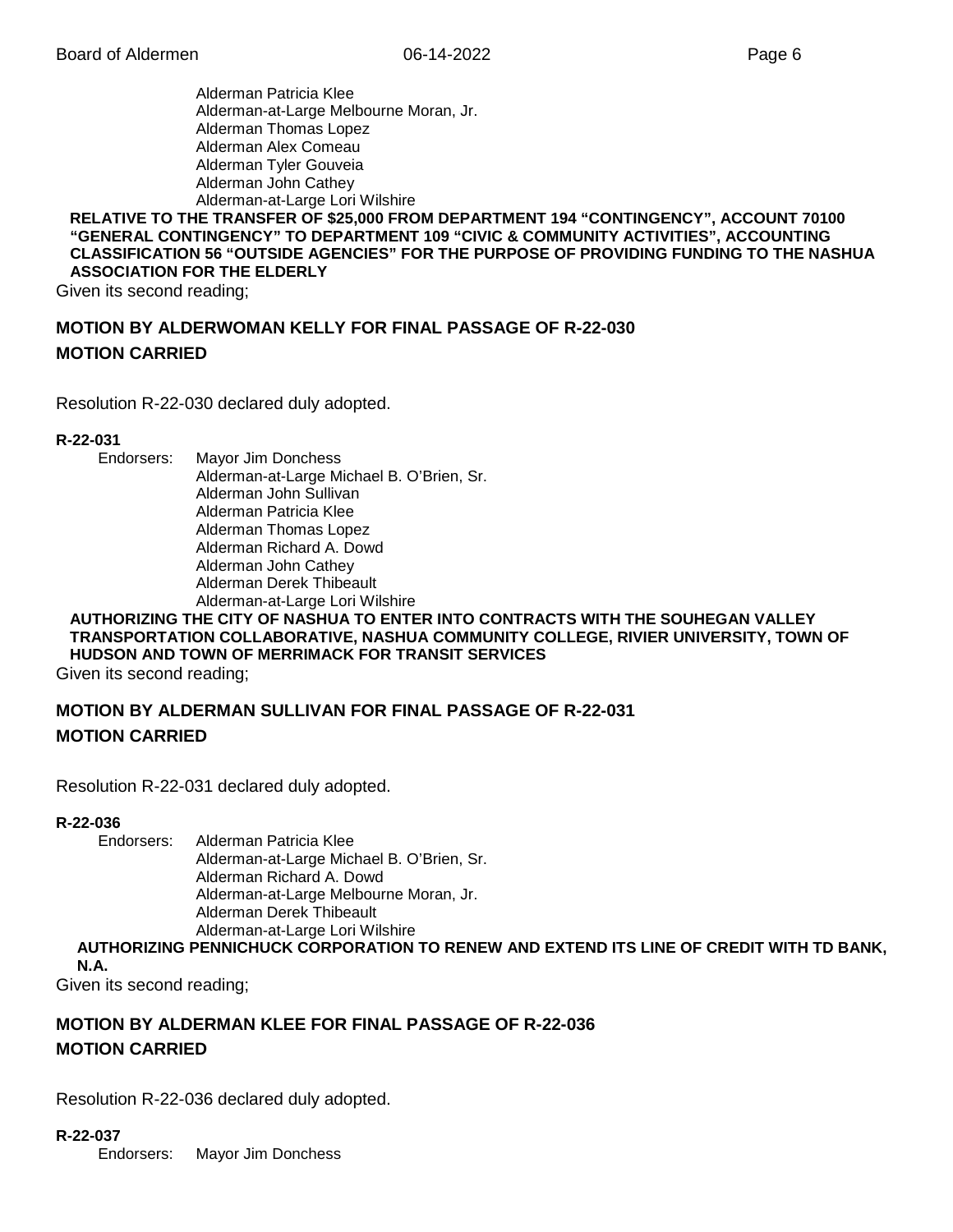Alderman-at-Large Michael B. O'Brien, Sr. Alderman John Sullivan Alderman Patricia Klee Alderman-at-Large Melbourne Moran, Jr. Alderman Thomas Lopez Alderman Richard A. Dowd Alderman Derek Thibeault Alderman-at-Large Lori Wilshire **RELATIVE TO THE ACCEPTANCE OF \$1,031,630 FROM THE STATE OF NEW HAMPSHIRE DEPARTMENT** 

## **OF HEALTH AND HUMAN SERVICES INTO VARIOUS PUBLIC HEALTH AND COMMUNITY SERVICES GRANT ACTIVITIES**

Given its second reading;

### **MOTION BY ALDERMAN KLEE FOR FINAL PASSAGE OF R-22-037 MOTION CARRIED**

Resolution R-22-037 declared duly adopted.

### **R-22-039**

Endorsers: Alderman Patricia Klee Alderman Thomas Lopez Alderman-at-Large Michael B. O'Brien, Sr. Alderman-at-Large Lori Wilshire

### **AUTHORIZING PENNICHUCK CORPORATION AND PENNICHUCK WATER WORKS, INC. TO BORROW FUNDS FROM THE STATE OF NEW HAMPSHIRE REVOLVING LOAN FUND**

Given its second reading;

### **MOTION BY ALDERMAN DOWD FOR FINAL PASSAGE OF R-22-039 MOTION CARRIED**

Resolution R-22-039 declared duly adopted.

### UNFINISHED BUSINESS – ORDINANCES

# **O-22-015**

**Mayor Jim Donchess** Alderman Patricia Klee Alderman-at-Large Melbourne Moran, Jr. Alderman Thomas Lopez Alderman Richard A. Dowd Alderman Tyler Gouveia Alderman John Cathey Alderman Derek Thibeault

**ESTABLISHING A GREELEY PARK ADVISORY COMMITTEE**

Given its second reading;

**MOTION BY ALDERWOMAN KELLY TO FURTHER AMEND O-22-015 BY REPLACING IT WITH THE GOLDEN ROD COPY WITH THE FOLLOWING EDIT: UNDER §12-42, SECOND TO LAST SENTENCE, STRIKE "A MEMBER OF THE BOARD OF ALDERMEN OR" AND CHANGE THE WORD "ANY" TO "AN"**

**MOTION BY ALDERMAN SULLIVAN TO STRIKE "GREELEY PARK" AND SUBSTITUTING IT WITH "A CITY-WIDE PARK ADVISORY COMMITTEE"**

**MOTION BY ALDEMAN KLEE TO MOVE THE QUESTION MOTION CARRIED**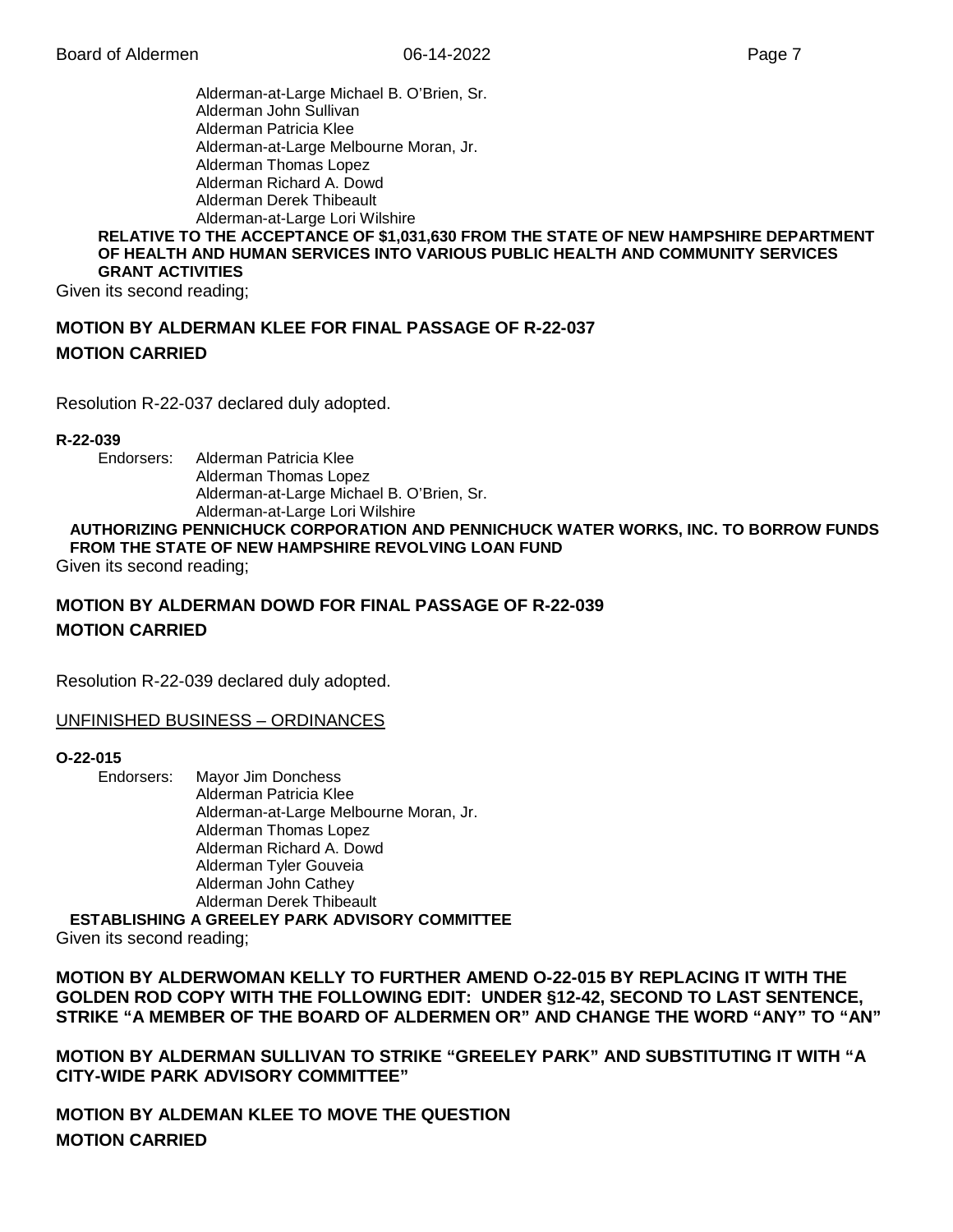### **MOTION BY ALDERMAN SULLIVAN TO STRIKE "GREELEY PARK" AND SUBSTITUTING IT WITH "A CITY-WIDE PARK ADVISORY COMMITTEE" MOTION FAILED**

### **MOTION BY ALDERWOMAN KELLY TO AMEND O-22-015 BY REPLACING IT WITH THE GOLDEN ROD COPY MOTION CARRIED**

**MOTION BY ALDERWOMAN KELLY TO FURTHER AMEND O-22-015 BY MAKING THE FOLLOWING EDIT: UNDER §12-42, SECOND TO LAST SENTENCE, STRIKE "A MEMBER OF THE BOARD OF ALDERMEN OR" AND CHANGE THE WORD "ANY" TO "AN" MOTION CARRIED**

**MOTION BY ALDERWOMAN KELLY FOR FINAL PASSAGE OF O-22-015 AS AMENDED**

**MOTION BY ALDERWOMAN KELLY TO REREFER O-22-015 TO COMMITTEE, BY ROLL CALL**

### **MOTION BY ALDERMAN KLEE TO MOVE THE QUESTION MOTION CARRIED**

### **MOTION BY ALDERWOMAN KELLY TO REREFER O-22-015 TO COMMITTEE, BY ROLL CALL**

A viva voce roll call was taken which resulted as follows:

| Yea: |  | . Alderman O'Brien, Alderman Sullivan, Alderman Jette, Alderwoman Kelly |  |  |  |
|------|--|-------------------------------------------------------------------------|--|--|--|
|------|--|-------------------------------------------------------------------------|--|--|--|

Nay: Alderman Klee, Alderman Moran, Alderman Lopez, Alderman Clemons, Alderman Dowd, Alderman Gouveia, Alderman Cathey, Alderman Thibeault, Alderman Wilshire 9

### **MOTION FAILED**

### **MOTION BY ALDERMAN MORAN TO MOVE THE QUESTION MOTION CARRIED**

### **MOTION BY ALDERWOMAN KELLY FOR FINAL PASSAGE OF O-22-015 AS AMENDED, BY ROLL CALL**

A viva voce roll call was taken which resulted as follows:

- Yea: Alderman O'Brien, Alderman Sullivan, Alderman Klee, Alderman Moran, Alderman Lopez, Alderman Jette, Alderman Clemons, Alderman Dowd, Alderman Gouveia, Alderman Cathey, Alderman Thibeault, Alderman Wilshire 12
- Nay: Alderwoman Kelly 1

### **MOTION CARRIED**

Ordinance O-22-015 declared duly adopted as amended.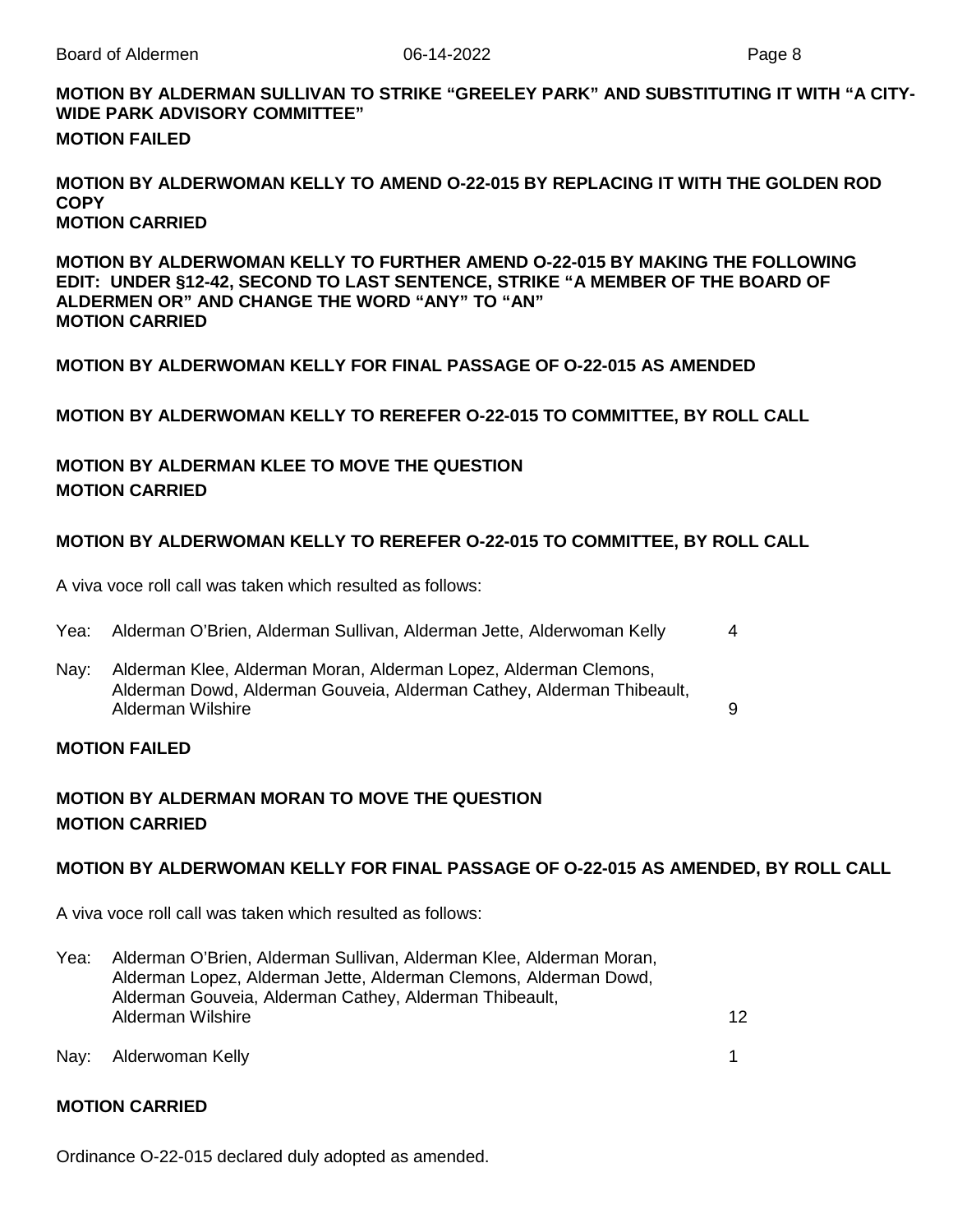### **O-22-016**

Endorsers: Alderman Patricia Klee Alderman Derek Thibeault Alderman Thomas Lopez

**CLARIFYING ANIMAL PROHIBITIONS IN PARKS**

Given its second reading;

### **MOTION BY ALDERMAN KLEE FOR FINAL PASSAGE OF O-22-016 MOTION CARRIED**

Ordinance O-22-016 declared duly adopted.

### **O-22-017**

Endorsers: Mayor Jim Donchess Alderman Patricia Klee Alderman-at-Large Melbourne, Jr. Alderman Thomas Lopez Alderman Derek Thibeault Alderwoman-at-Large Shoshanna Kelly Alderman-at-Large Lori Wilshire

**ESTABLISHING A HOUSING TRUST FUND COMMITTEE**

Given its second reading;

**MOTION BY ALDERMAN CLEMONS TO AMEND O-22-017 BY REPLACING IT WITH THE GOLDEN ROD COPY OF AMENDMENTS MADE AT THE PERSONNEL/ADMINISTRATIVE AFFAIRS COMMITTEE**

**MOTION BY ALDERWOMAN KELLY TO FURTHER AMEND O-22-017 UNDER §12-45. MEMBERSHIP; TERMS, A (3) TO ADD AT THE END OF THE SENTENCE "SUBJECT TO APPROVAL OF BOARD OF ALDERMEN"; A (4) TO ADD AT THE END OF THE SENTENCE "SUBJECT TO APPROVAL OF BOARD OF ALDERMEN"; AND A (5) TO ADD AT THE END OF THE SENTENCE "SUBJECT TO APPROVAL OF BOARD OF ALDERMEN" MOTION CARRIED**

**MOTION BY ALDERWOMAN KELLY FOR ACCEPT THE GOLDEN ROD COPY AS AMENDED MOTION CARRIED**

### **MOTION BY ALDERMAN CLEMONS FOR FINAL PASSAGE AS AMENDED MOTION CARRIED**

Ordinance O-22-017 declared duly adopted as amended.

### **O-22-018**

Endorsers: Mayor Jim Donchess Alderman-at-Large Michael B. O'Brien, Sr. Alderman Richard A. Dowd Alderman Patricia Klee Alderman Alex Comeau Alderman-at-Large Lori Wilshire

**AMENDING ALDERMANIC JOINT COMMITTEES**

Given its second reading;

**MOTION BY ALDERMAN THIBEAULT FOR FINAL PASSAGE OF O-22-018 MOTION CARRIED**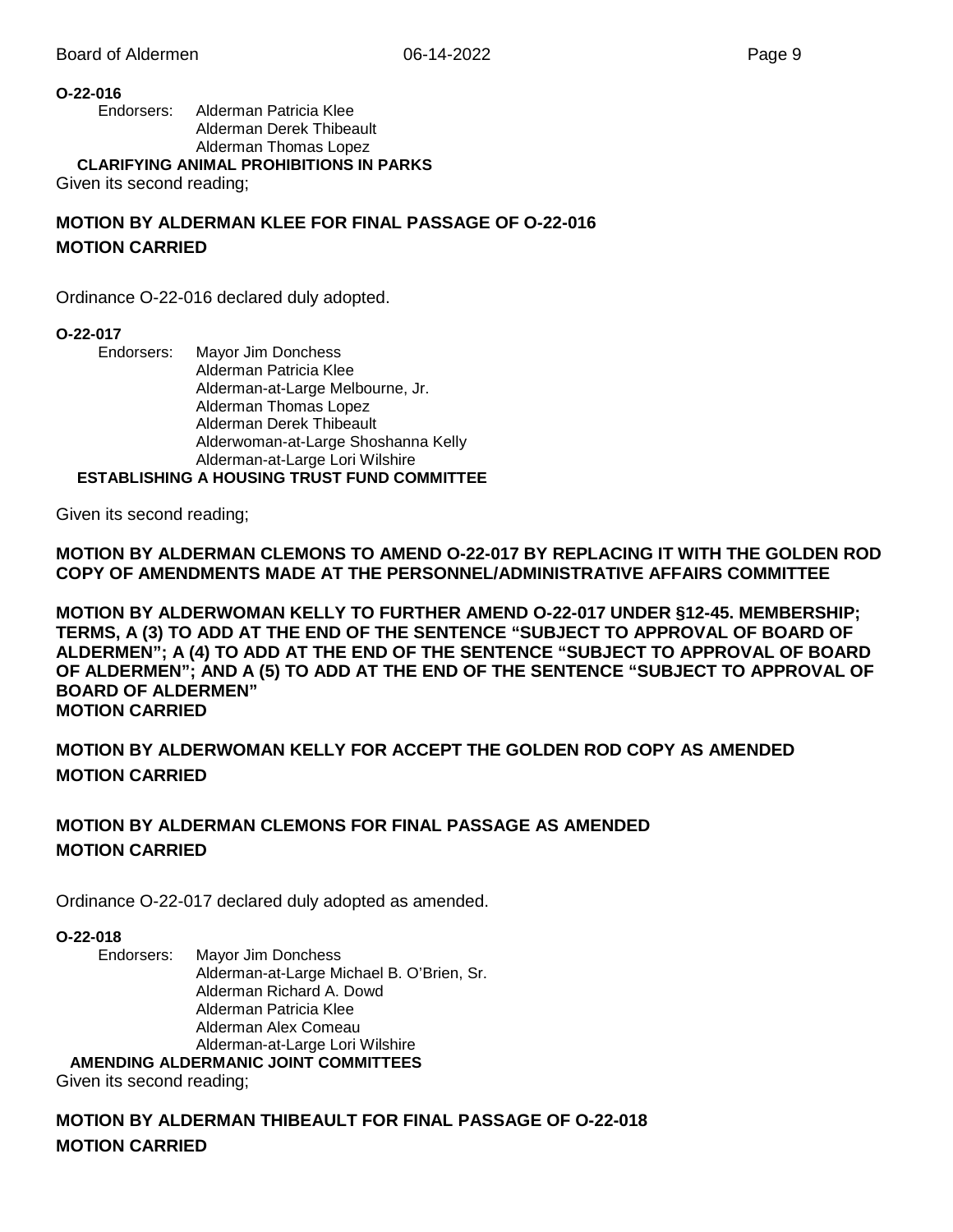Ordinance O-22-018 declared duly adopted.

### NEW BUSINESS – RESOLUTIONS

### **R-22-040**

Endorsers: Mayor Jim Donchess Alderman-at-Large Melbourne Moran, Jr. Alderman Thomas Lopez Alderman Richard A. Dowd Alderman-at-Large Michael B. O'Brien, Sr.

**RELATIVE TO THE TRANSFER OF \$160,000 FROM DEPARTMENT 162 "STREET LIGHTING", ACCOUNT 54100 "ELECTRICITY" TO DEPARTMENT 159 "HYDRANTS - FIRE PROTECTION", ACCOUNT 54835 "HYDRANT FEES"** Given its first reading; Assigned to the BUDGET REVIEW COMMITTEE by President Wilshire

### **R-22-041**

Endorsers: Mayor Jim Donchess Alderman-at-Large Michael B. O'Brien, Sr. Alderman Patricia Klee Alderman Thomas Lopez Alderman Richard A. Dowd Alderman Derek Thibeault Alderman-at-Large Lori Wilshire

### **RELATIVE TO THE SUPPLEMENTAL APPROPRIATION OF \$500,000 OF FY2022 ASSIGNED FUND BALANCE INTO FUND 7025 "CITY RETIREMENT TRUST FUND"**

Given its first reading; Assigned to the BUDGET REVIEW COMMITTEE and SCHEDULE A SPECIAL BOARD OF ALDERMEN PUBLIC HEARING AT 7:00 PM ON THURSDAY, JULY 7, 2022, by President Wilshire

### **R-22-042**

Endorsers: Mayor Jim Donchess Alderman Patricia Klee Alderman-at-Large Melbourne Moran, Jr. Alderman Thomas Lopez Alderman-at-Large Michael B. O'Brien, Sr. Alderman Richard A. Dowd Alderman Derek Thibeault Alderman-at-Large Lori Wilshire

#### **RELATIVE TO THE SUPPLEMENTAL APPROPRIATION OF \$320,000 FROM FY2022 ASSIGNED FUND BALANCE INTO DEPARTMENT 152 "FIRE", ACCOUNT 51330 "SHIFT COVERAGE"**

Given its first reading; Assigned to the BUDGET REVIEW COMMITTEE and SCHEDULE A SPECIAL BOARD OF ALDERMEN PUBLIC HEARING AT 7:00 PM ON MONDAY, JUNE 27, 2022, by President Wilshire

#### **R-22-043**

Endorsers: Alderman Richard A. Dowd

Alderman-at-Large Michael B. O'Brien, Sr.

Alderman John Sullivan

Alderman-at-Large Melbourne Moran, Jr.

Alderman Thomas Lopez

Alderman-at-Large Ben Clemons

Alderman Derek Thibeault

Alderman Alex Comeau

Alderman-at-Large Lori Wilshire

#### **APPROVING THE COST ITEMS OF A COLLECTIVE BARGAINING AGREEMENT BETWEEN THE NASHUA BOARD OF EDUCATION AND THE NASHUA ASSOCIATION OF SCHOOL PRINCIPALS FROM JULY 1, 2022 THROUGH JUNE 30, 2026**

Given its first reading; Assigned to the BUDGET REVIEW COMMITTEE by President Wilshire

#### **R-22-044**

Endorsers: Mayor Jim Donchess Alderman Patricia Klee